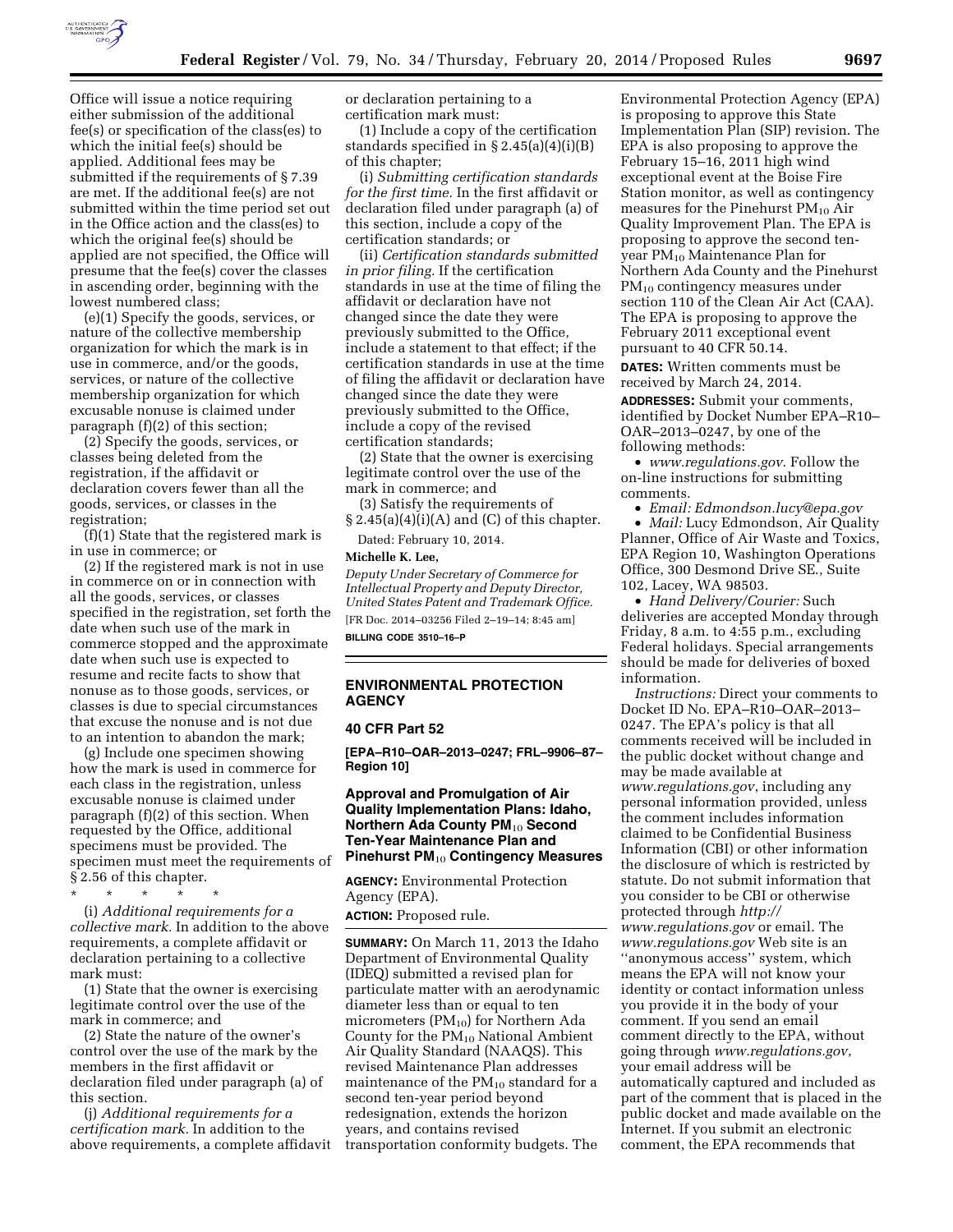you include your name and other contact information in the body of your comment and with any disk or CD–ROM you submit. If the EPA cannot read your comment due to technical difficulties and cannot contact you for clarification, the EPA may not be able to consider your comment. Electronic files should avoid the use of special characters, any form of encryption, and be free of any defects or viruses.

*Docket:* All documents in the docket are listed in the *[www.regulations.gov](http://www.regulations.gov)*  index. Although listed in the index, some information is not publicly available, e.g., CBI or other information the disclosure of which is restricted by statute. Certain other material, such as copyrighted material, will be publicly available only in hard copy. Publicly available docket materials are available either electronically in

*[www.regulations.gov](http://www.regulations.gov)* or in hard copy during normal business hours at the Office of Air, Waste and Toxics, EPA Region 10, 1200 6th Ave, Seattle, Washington 98101.

**FOR FURTHER INFORMATION CONTACT:**  Lucy Edmondson at (360) 753–9082, *[Edmondson.lucy@epa.gov](mailto:Edmondson.lucy@epa.gov)*, or the above, EPA, Region 10 address.

# **SUPPLEMENTARY INFORMATION:**

### **Table of Contents**

I. Purpose

- II. Background
- III. Current PM<sub>10</sub> levels in Ada County
- IV. The EPA's Evaluation of the Northern Ada County PM10 Second Ten-Year Maintenance Plan
- V. The EPA's Evaluation of the February 2011 Exception Events Request
- VI. The EPA's Proposed Approval of Contingency Measures for the Pinehurst PM10 Air Quality Improvement Plan

VII. Proposed Action

VIII. Statutory and Executive Order Reviews

*Definitions:* For the purpose of this document, we are giving meaning to certain words or initials as follows:

(i) The words or initials ''Act'' or ''CAA'' mean or refer to the Clean Air Act, unless the context indicates otherwise.

(ii) The words ''the EPA,'' ''we,'' ''us'' or ''our'' mean or refer to the

Environmental Protection Agency. (iii) The initials ''NAAQS'' mean

National Ambient Air Quality Standard. (iv) The initials ''SIP'' mean or refer

to State Implementation Plan. (v) The word ''State'' means the State

of Idaho, unless the context indicates otherwise.

(vi) ''PM10'' means particulate matter with an aerodynamic diameter less than or equal to ten micrometers.

(vii) ''MOVES'' refers to Motor Vehicle Emissions Simulator, the EPA's modeling system for mobile sources.

### **I. Purpose**

Section 175A of the CAA requires the submission of a second ten-year maintenance plan eight years after any nonattainment area is redesignated to attainment. This rulemaking proposes approval of the second ten-year maintenance plan submitted by IDEQ for the Northern Ada County PM<sub>10</sub> attainment/maintenance area, which demonstrates continued maintenance of the PM10 NAAQS through 2023. In this revised maintenance plan, the State has updated mobile source  $PM_{10}$  emission levels using the Motor Vehicle Emissions Simulator model (MOVES), updated the transportation projections and stationary source inventories, and revised the motor vehicle emissions budgets (MVEBs). As described below, the EPA has determined that the revised maintenance plan demonstrates continued maintenance of the  $PM_{10}$ NAAQS and meets the requirements of sections 110 and 175A of the CAA. In addition, the EPA is approving the exclusion of data from the high wind event of February 15–16, 2011, and the Contingency Measures for the Pinehurst PM10 Air Quality Improvement Plan.

#### **II. Background**

Northern Ada County was identified as an area of concern for  $PM_{10}$  with the promulgation of the  $PM_{10}$  NAAQS in 1987, and was formally designated as a moderate  $PM_{10}$  nonattainment area upon passage of the 1990 CAA. Idaho developed a SIP and submitted it to the EPA in November 1991, later submitting revisions in December 1994 and July 1995. The EPA finalized approval of the Northern Ada County PM<sub>10</sub> SIP on May 30, 1996 (61 FR 27019). Idaho submitted a maintenance plan and a request to redesignate the area to attainment on September 27, 2002, and provided supplemental information on July 10, 2003 and July 21, 2003. On October 27, 2003, the EPA approved the Northern Ada County  $PM_{10}$  Maintenance Plan and redesignated the area to attainment status for  $PM_{10}$  (68 FR 61106).

In actions dated August 25, 1994 (59 FR 43475) and May 26, 1995 (60 FR 27891), the EPA conditionally approved the SIP for the Pinehurst, Idaho  $\overline{PM}_{10}$ nonattainment area. The conditional approval concluded that IDEQ had not satisfied the requirement for contingency measures for both the City of Pinehurst and the Pinehurst Expansion area. The EPA set a deadline of July 20, 1995 for IDEQ to submit the required contingency measures. IDEQ met the established deadline with its submission ''Contingency Measures for the Pinehurst PM10 Air Quality

Improvement Plan,'' dated July 13, 1995.

On September 23, 2013, IDEQ submitted documentation in accordance with the Exceptional Events Rule (72 FR 13560) to show that the monitored  $PM_{10}$ values on February 15–16, 2011 at the Boise monitor were due to a high wind event and resulting dust storm that originated in Nevada.

#### **III. Current PM**10 **levels in Ada County**

The national primary and secondary 24-hour ambient air quality standards for  $PM_{10}$  are 150 micrograms per cubic meter ( $\mu$ g/m<sup>3</sup>) based on a 24-hour average concentration. The standard is attained when the expected number of days per calendar year with a 24-hour concentration above  $150 \mu g/m^3$  is equal to or less than one per year over a three year period. The Northern Ada County PM<sub>10</sub> Second Ten-Year Maintenance Plan, submitted by IDEQ on March 11, 2013, relies on ambient air quality data from 2007 through 2011. In addition, we have reviewed ambient air quality data from 2000 through 2011. With the EPA's December 2013 concurrence on the exclusion of data associated with the high wind event of February 15–16, 2011 at the Boise Fire Station Monitor, Northern Ada County shows continuous attainment of the PM<sub>10</sub> NAAQS based on the most recent 2000–2012 data archived in the EPA's Air Quality System Database (*[www.epa.gov/ttn/airs/](http://www.epa.gov/ttn/airs/airsaqs/detaildata/AQIindex.htm) [airsaqs/detaildata/AQIindex.htm](http://www.epa.gov/ttn/airs/airsaqs/detaildata/AQIindex.htm)*).

## **IV. The EPA's Evaluation of the Northern Ada County PM**10 **Second Ten-Year Maintenance Plan**

The criteria EPA used to review and evaluate the maintenance plan are derived from the CAA, the General Preamble for State Implementation Plans (57 FR 13498), and the guidance memorandum from John Calcagni, *Procedures for Processing Requests to Redesignate Areas to Attainment,*  September 4, 1992. The following are the key elements of a maintenance plan for  $PM_{10}$ : Emissions Inventory, Maintenance Demonstration, Monitoring Network/Verification of Continued Attainment, Control Strategies, Contingency Measures, and the Motor Vehicle Emissions Budget for  $PM_{10}$  as required for Transportation Conformity. Below, we describe our evaluation of these elements as they pertain to the Northern Ada County PM10 Second Ten-Year Maintenance Plan.

*A. Emissions Inventory:* An emissions inventory was prepared for the entirety of Ada County for the base year of 2008. In addition to the base year 2008 inventory, emissions forecasts were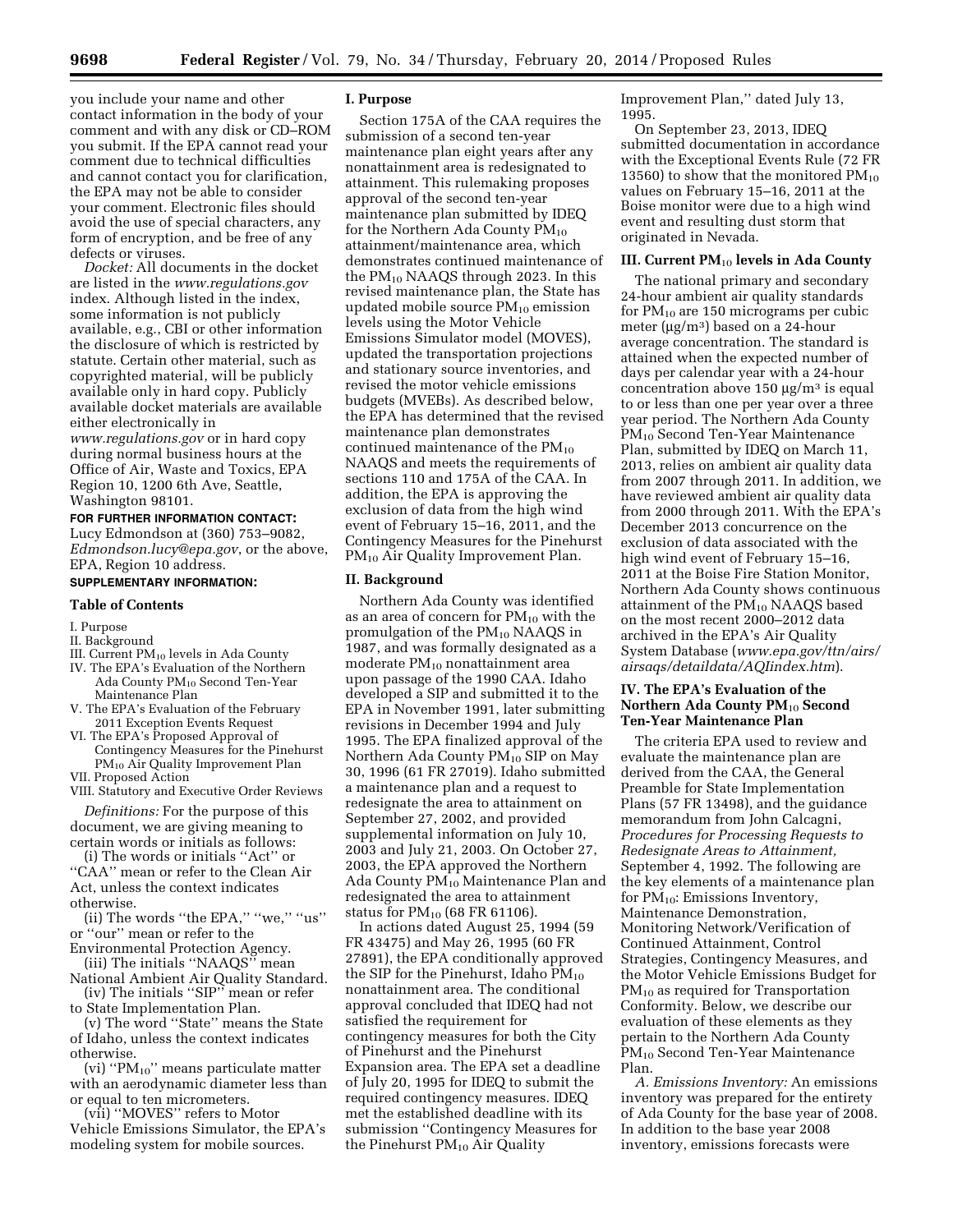prepared for future year projections for 2015 and 2023. Using an emissions inventory prepared for the entire county enabled IDEQ to capture emissions both within and outside of the North Ada County PM10 Maintenance Area. The projections in Table 1 below show that

direct primary emissions of  $PM_{10}$ increase 27% from 2008 to 2023, while the chemical precursors to secondarily formed PM10 significantly decrease. The largest source of primary  $PM_{10}$  is fugitive dust from on-road mobile sources and the projected  $PM_{10}$ 

increases are mostly from projected increases in on-road vehicle traffic. We find that IDEQ has prepared adequate recent and future year emission inventories for the area that meet Maintenance Plan requirements.

## TABLE 1—ANNUAL EMISSIONS FOR ADA COUNTY

[Tons per year]

| Year                 | $PM_{10}$                  | NO <sub>x</sub>          | SO.               |
|----------------------|----------------------------|--------------------------|-------------------|
| 2008<br>2015<br>2023 | 20,395<br>21,756<br>25,875 | 14,149<br>9,294<br>7,207 | 250<br>151<br>172 |

*B. Maintenance Demonstration:* The EPA-approved Northern Ada County First Ten-Year  $PM_{10}$  Maintenance Plan used the CAMx photochemical transport model to demonstrate maintenance of the  $PM_{10}$  standard. IDEQ used a photochemical transport model for the North Ada County First  $PM_{10}$  Ten-Year Maintenance Plan because of concerns about secondary production of  $PM_{10}$ from the chemical precursors nitrogen oxides ( $NO_X$ ) and sulfur dioxide ( $SO_2$ ) and the potential growth in these precursor emissions. However, future year emissions projections for 2015 and 2023 now indicate significant reductions in  $NO<sub>X</sub>$  and  $SO<sub>2</sub>$  from 2008 baseline values, and the  $PM_{10}$  design values in Northern Ada County have been well below the standard over the past decade. The EPA has approved a more simplified roll-forward modeling approach appropriate for evaluating the effects of primary  $PM_{10}$  emissions changes on ambient PM<sub>10</sub> values in Northern Ada County. Use of this more simplified roll-forward modeling approach is also a conservative approach because it does not allow credit to be taken for emissions reductions in the secondary  $PM_{10}$ precursors  $NO<sub>X</sub>$  and  $SO<sub>2</sub>$ . For the Northern Ada County PM<sub>10</sub> Second Ten-Year Maintenance Plan, the roll-forward model can be used to conservatively estimate whether the  $PM_{10}$ concentrations can be maintained below the NAAQS in future years. With the exception of the high wind exceptional event on February 15–16, 2011 at the Boise Fire Station monitor, discussed in more detail below, a review of data from 2000–2011 shows that average  $PM_{10}$ concentrations remain below the 24 hour PM<sub>10</sub> NAAQS.

*C. Monitoring Network/Verification of Continued Attainment:* PM<sub>10</sub> ambient air monitoring in Northern Ada County consists of one monitor, operated by IDEQ, located at Fire Station #5 at 16th and Front Streets in downtown Boise.

The monitor is a tapered element oscillating microbalance (TEOM) monitor, which provides continuous, real-time direct measurement of  $PM_{10}$ concentrations. The TEOM monitor is part of the approved IDEQ monitoring network and is operated in accordance with 40 CFR Part 58. In its submission, IDEQ commits that it will continue to operate an appropriate  $PM_{10}$  air quality monitor in accordance with 40 CFR Part 58 to verify continued attainment of the PM<sub>10</sub> NAAQS. The EPA will continue its annual review of the monitoring network to ensure ongoing compliance with the EPA's air monitoring requirements and continued maintenance of the PM<sub>10</sub> NAAQS.

*D. Control Strategies:* The Northern Ada County PM10 Second Ten-Year Maintenance Plan includes the following control strategies, which are the same as those used in the Northern Ada County PM10 First Ten-Year Maintenance Plan (61 FR 27019): 1) the air quality index program through which IDEQ provides information on the measured and predicted ambient air pollution levels along with information on mandatory and voluntary open burning bans and indoor burning bans; 2) a residential wood burning program; 3) an open burning ban; and 4) stationary source controls. The stationary source controls include conditions in Tier II permits for eight facilities in the maintenance area, as well as The Amalgamated Sugar Company (TASCO) factory in Nampa, Idaho that is outside the maintenance area but was included within the original modeling domain. The eight facilities are:

• LP Wood Polymers—(now Fiber Composites)

• Mike's Sand and Gravel—(now Clement's Concrete)

- Crookham Company
- Plum Creek Lumber Company
- C. Wright Construction

• Idaho Concrete (3 separate facilities)

The Tier II permits for the eight facilities in the maintenance area include limits on the potential to emit. The Tier II permit for the TASCO facility required reductions in  $PM_{10}$ emissions from the facility <sup>1</sup>. Retention of the Tier II permits maintains these control strategies in a manner that is consistent with applicable guidance. The EPA approved these control measures when approving the first Ten-Year Maintenance plan and they became federally enforceable at that time.

*E. Contingency Measures:* Section 175A(d) of the CAA requires that a maintenance plan include contingency measures to assure that any violation of the standard is promptly corrected. To meet this requirement, the State has identified appropriate contingency measures along with a schedule for the development and implementation of such measures. As stated in Section 8 of the Northern Ada County  $PM_{10}$  Second Ten-Year Maintenance Plan, the contingency measures will be triggered by a violation of the PM<sub>10</sub> NAAQS. Such a violation will prompt IDEQ to implement one or more contingency measures, as appropriate, to correct the violation. Potential contingency measures include: (1) adopt local ordinances that require covering all loads of material that have the potential to contribute to particulate matter pollution; (2) adopt local ordinances that require no track-out onto paved roads; (3) adopt local ordinances that prohibit burning of outdoor trash; (4) eliminate local permits that allow any kind of uncontrolled outdoor burning not specifically allowed under state rules; (5) expand mandatory burning

<sup>1</sup>On December 23, 2011, IDEQ finalized Tier II permit number T2–2009.0105 for certain TASCO emission units as part of its Regional Haze Plan. The conditions of this permit impose additional PM<sub>10</sub> reductions from the facility that will benefit maintenance of the  $PM_{10}$  NAAQS in Ada County.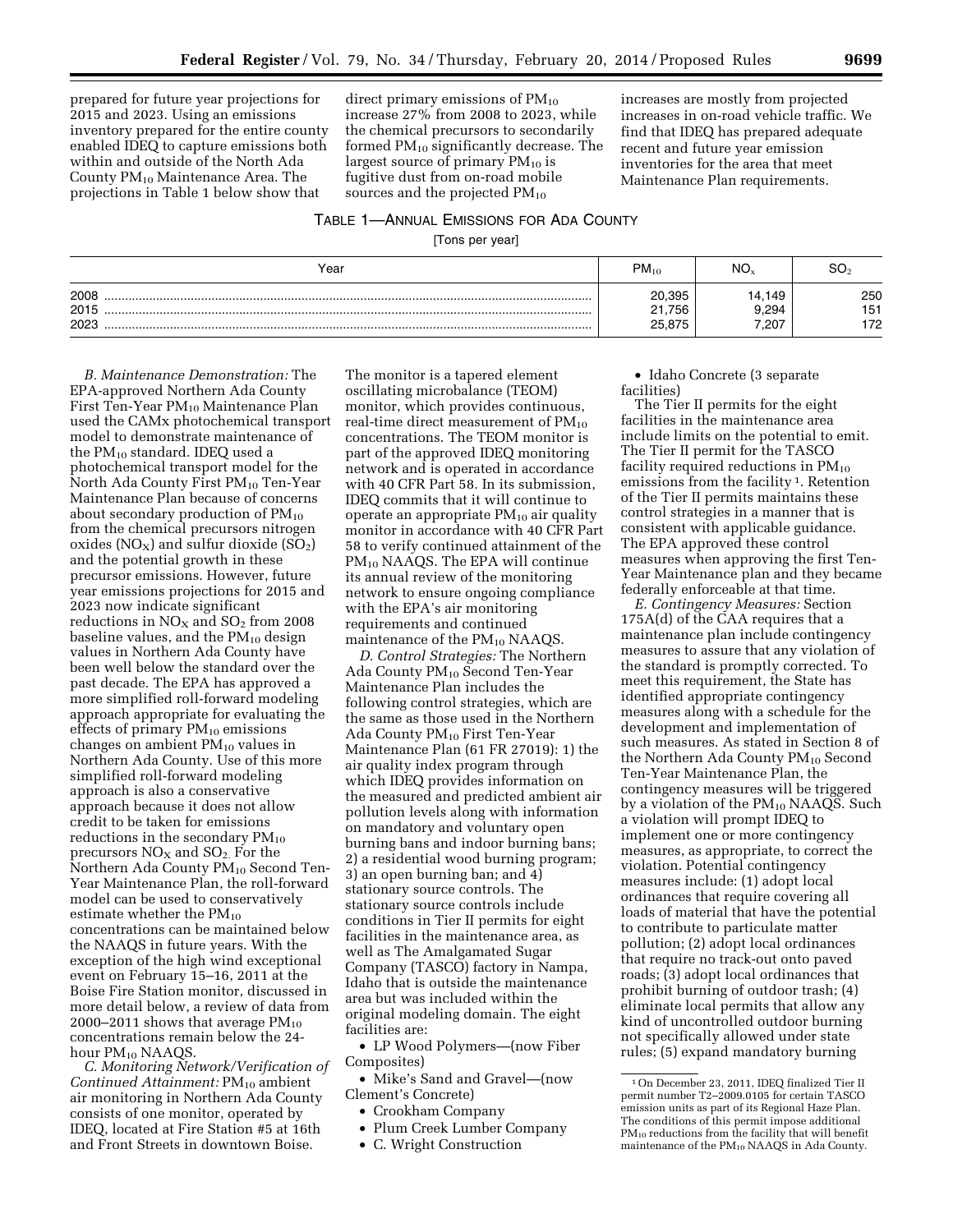restrictions to include clean-burning woodstoves during air quality alerts; (6) adopt local ordinances that prohibit constructing any unpaved roads, driveways or parking lots; (7) revise street sweeping plans working with local highway districts and the Idaho Transportation Department, based on the latest traffic data so as to prioritize street sweeping efforts to reduce fugitive road dust; and (8) analyze the impacts from all industrial sources and develop potential emission reductions, if necessary to maintain attainment, in accordance with the rules. In addition, IDEQ indicates it may evaluate other strategies to address any future violations in the most appropriate and

cost-effective manner possible. We find that the contingency measures contained in the Northern Ada County PM10 Second Ten-Year Maintenance Plan are sufficient and meet the requirements of Section 175A(d) of the CAA. We note the contingency measures and methodology to implement the measures are the same as those we approved in the original SIP and the First Ten-Year Maintenance Plan.

*F. Transportation Conformity Requirements:* Motor Vehicle Emission Budget for PM10: Under Section 176(c) of the CAA, transportation plans, programs, and projects in nonattainment or maintenance areas that are funded or

approved under the Federal Transit Act must conform to the applicable SIP. In short, a transportation plan is deemed to conform to the applicable SIP if the emissions resulting from implementation of that transportation plan are less than or equal to the motor vehicle emission level established in the SIP for the maintenance year and other analysis years. In this maintenance plan, procedures for estimating motor vehicle emissions are well documented. Onroad mobile source emissions were calculated using the MOVES model. The motor vehicle emission budgets for onroad motor vehicle PM10 emissions in Ada County for 2008, 2015, 2023 are shown in Table 2, below.

TABLE 2-MVEBS FOR NORTHERN ADA COUNTY PM<sub>10</sub> MAINTENANCE AREA

[Tons per day]

| Budget year          | $PM_{10}$                   | $NO_{\rm v}$         | VOC         |
|----------------------|-----------------------------|----------------------|-------------|
| 2008<br>2015<br>2023 | ⊶<br>ں. ا ت<br>42.9<br>60.7 | 29.5<br>29.5<br>34.2 | 2.6<br>12.6 |

On June 6, 2013, the EPA published a notice of our finding that the MVEBs for  $PM_{10}$ , NO<sub>X</sub>, and volatile organic compounds (VOC) for the years 2008, 2015 and 2023 in the Northern Ada County PM10 Second Ten-Year Maintenance Plan were adequate for transportation conformity purposes. This adequacy determination became effective on June 21, 2013 (78 FR 34095).

## **V. The EPA's Evaluation of the February 2011 Exceptional Events Request**

The EPA is proposing to approve the State's request to exclude data from February 15–16, 2011 in determining PM<sub>10</sub> attainment as a high wind exceptional event. The EPA evaluated IDEQ's exceptional event demonstration for the flagged values of the 24-hour PM10 NAAQS for February 15–16, 2011 at the monitor in Boise, Idaho, with respect to the requirements of the EPA's Exceptional Events Rule (40 CFR 50.14) and determined that IDEQ met each requirement. The EPA concurred on the exceptional event on December 13, 2013. For further information, refer to the State's Exceptional Event demonstration package and EPA's concurrence and analysis located in the docket.

# **VI. The EPA's Proposed Approval of Contingency Measures for the Pinehurst PM**10 **Air Quality Improvement Plan**

As provided in section 172(c)(9) of the CAA, all nonattainment area SIPs that

demonstrate attainment must include contingency measures. Contingency measures consist of other available measures that are not part of the area's control strategy but are included in the plan revision as measures to be undertaken if the area fails to make reasonable further progress or to attain by the applicable attainment date. These measures must take effect in any such case without further action by the state.

In response to the EPA's conditional approval of the Pinehurst  $PM_{10}$ nonattainment SIP, IDEQ submitted its ''Contingency Measures for the Pinehurst PM<sub>10</sub> Air Quality Improvement Plan,'' specifying the contingency measures for the Pinehurst  $PM_{10}$  nonattainment area. These contingency measures require implementation of additional emission control actions in the Pinehurst residential wood burning program, including wood stove replacements, voluntary wood stove curtailment, public awareness and home weatherization. The EPA believes that the implementation of these measures, if necessary, would provide additional reductions of  $PM_{10}$  emissions and further attainment of the  $PM_{10}$  NAAQS. The Pinehurst  $PM_{10}$  nonattainment area has monitored attainment of the  $PM_{10}$ NAAQS since IDEQ submitted the contingency measures for EPA's approval in 1995. The EPA is proposing to approve these measures as satisfying the section 172(c)(9) contingency measure requirement for the Pinehurst

PM10 attainment plan, finalizing our approval of the plan.

### **VII. Proposed Action**

The EPA is proposing to approve the Northern Ada County  $PM_{10}$  Second Ten-Year Maintenance Plan adopted by IDEQ to ensure maintenance of the NAAQS for  $PM_{10}$  in Northern Ada County for a second ten-year maintenance period, to protect the health and welfare of the area citizens from adverse effects of degraded air quality levels. In addition, the EPA is proposing to approve the exclusion of data from the high wind event of February 15–16, 2011, and the Contingency Measures for the Pinehurst PM<sub>10</sub> Air Quality Improvement Plan.

#### **VIII. Statutory and Executive Order Reviews**

Under the CAA, the Administrator is required to approve a SIP submission that complies with the provisions of the CAA and applicable Federal regulations. 42 U.S.C. 7410(k); 40 CFR 52.02(a). Thus, in reviewing SIP submissions, the EPA's role is to approve state choices, provided that they meet the criteria of the CAA. Accordingly, this action merely approves state law as meeting Federal requirements and does not impose additional requirements beyond those imposed by state law. For that reason, this action:

• Is not a ''significant regulatory action'' subject to review by the Office of Management and Budget under